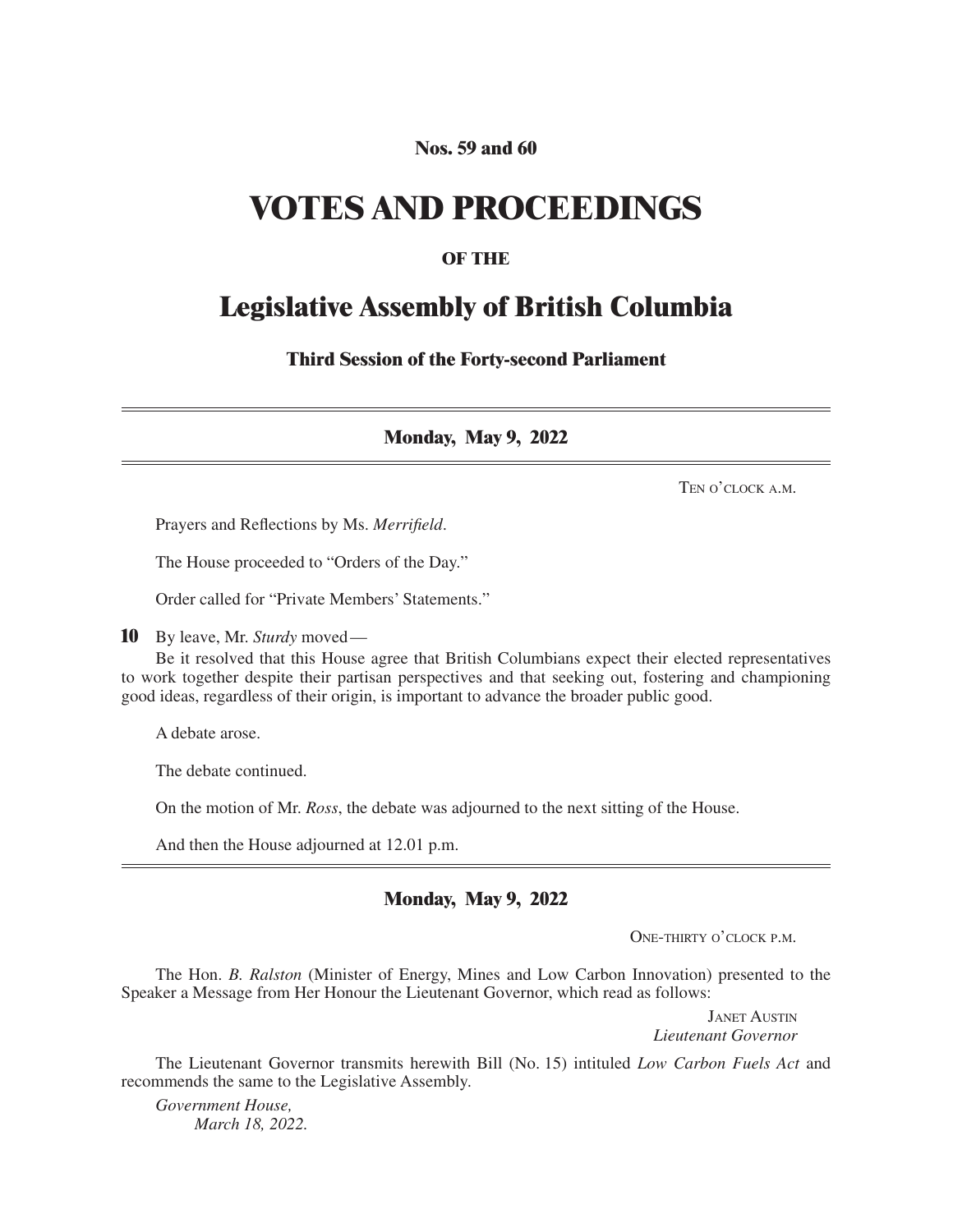#### 2 May 9, 2022

Bill introduced and read a first time.

Bill *Ordered* to be placed on the Orders of the Day for second reading at the next sitting after today.

Order called for "Members' Statements."

Order called for "Oral Questions by Members."

The House proceeded to "Orders of the Day."

Order called for Committee of Supply.

Pursuant to Sessional Order, order called for Section A of Committee of the Whole.

Pursuant to Sessional Order, order called for Section C of Committee of Supply.

On the motion for third reading of Bill (No. 16) intituled *Transportation Amendment Act, 2022*, a debate arose.

Bill (No. 16) read a third time and passed.

Bill (No. 23) intituled *Mental Health Amendment Act, 2022* was again committed.

Clauses 4 through 9 and the title of Bill (No. 23) passed.

Bill (No. 23) reported complete without amendment, read a third time and passed.

Bill (No. 24) intituled *Anti-Racism Data Act* was committed.

Clauses 1 through 35 and the title of Bill (No. 24) passed.

Bill (No. 24) reported complete without amendment, read a third time and passed.

(In Committee— Section A)

Clause 1 and clause 2 of Bill (No. 10) passed.

On clause 3 of Bill (No. 10).

Section A of Committee of the Whole reported progress on Bill (No. 10) intituled *Labour Relations Code Amendment Act, 2022* and asked leave to sit again.

Bill to be considered at the next sitting.

Committee to sit again at the next sitting.

(In COMMITTEE—SECTION C)

33. *Resolved*, That a sum not exceeding \$49,815,000 be granted to Her Majesty to defray the expenses of Ministry of Indigenous Relations and Reconciliation, Ministry Operations, to 31st March, 2023.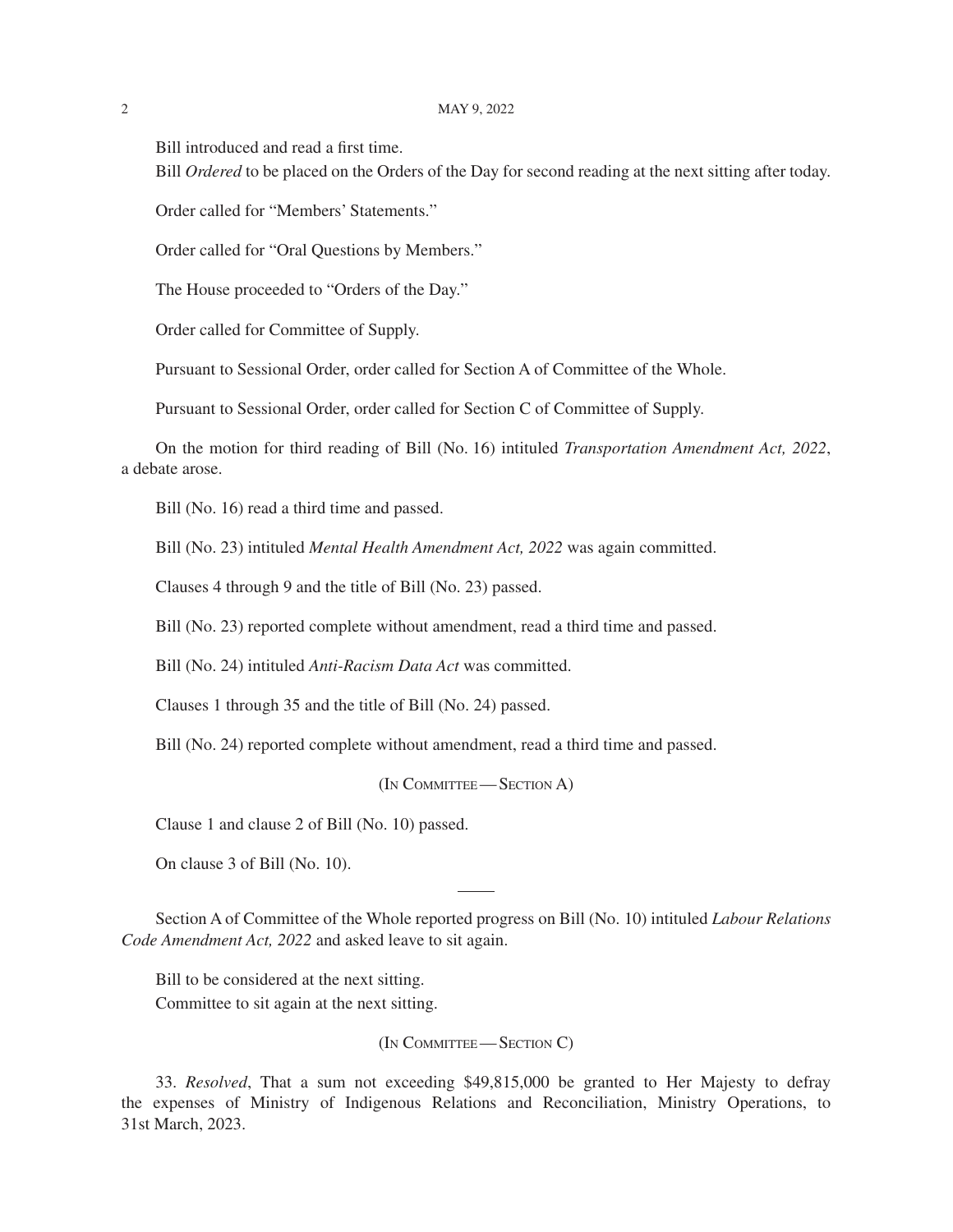#### MAY 9, 2022 3

34. *Resolved*, That a sum not exceeding \$115,629,000 be granted to Her Majesty to defray the expenses of Ministry of Indigenous Relations and Reconciliation, Treaty and Other Agreements Funding, to 31st March, 2023.

35. *Resolved*, That a sum not exceeding \$3,213,000 be granted to Her Majesty to defray the expenses of Ministry of Indigenous Relations and Reconciliation, Declaration Act Secretariat, to 31st March, 2023.

Section C of Committee of Supply reported the Resolutions and completion of the estimates of the Ministry of Indigenous Relations and Reconciliation.

Report to be considered at the next sitting.

Committee to sit again at the next sitting.

By agreement, summary of debate of estimates passed in Section C (Ministry of Indigenous Relations and Reconciliation) to be considered at the next sitting.

And then the House adjourned at 6.23 p.m.

HON. RAJ CHOUHAN, *Speaker*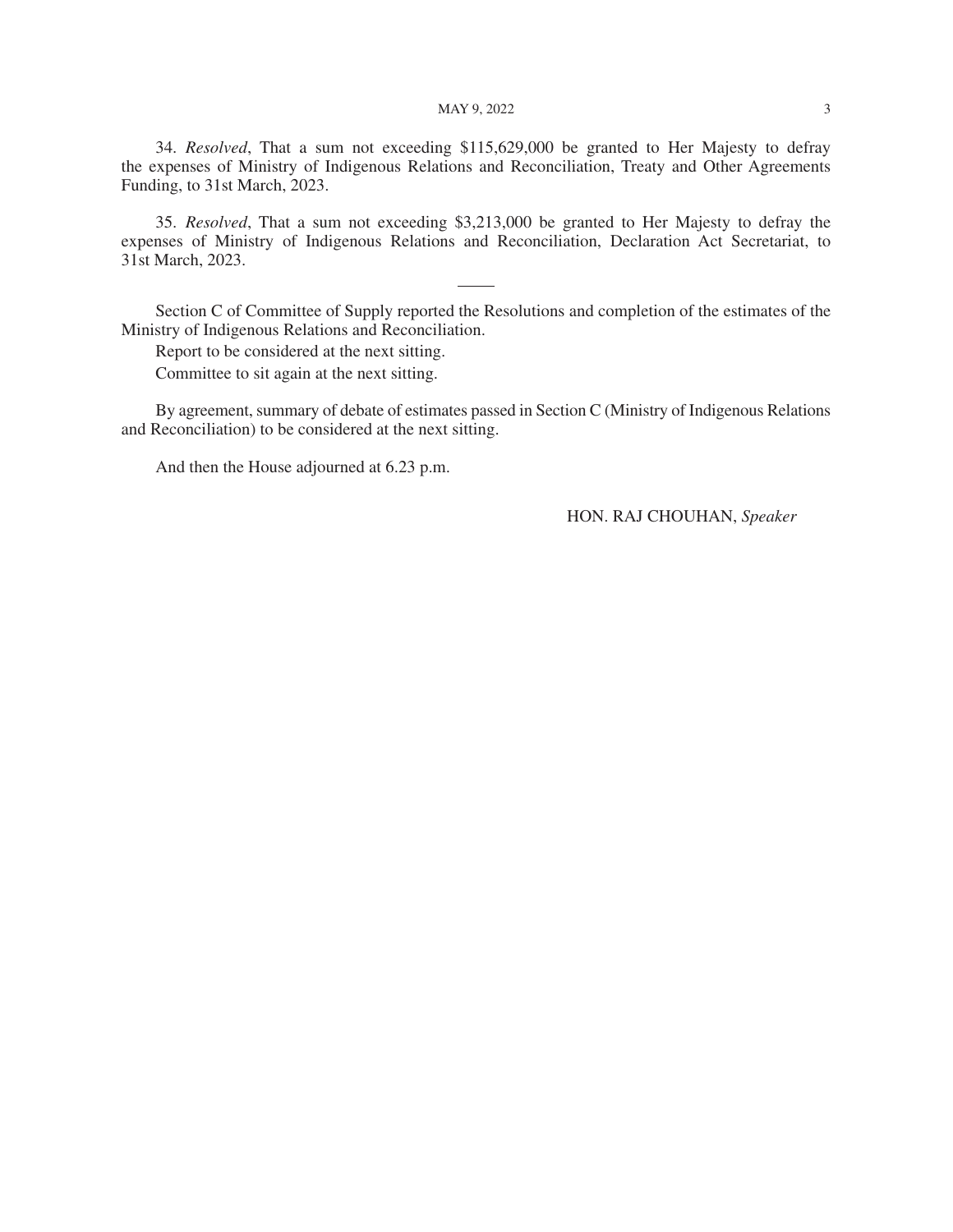| )<br>ו |
|--------|
|        |
| ļ      |
| ſ      |
|        |
| i<br>C |
|        |
|        |
| くくしょう  |
|        |
|        |
|        |
|        |
|        |
|        |

**GOVERNMENT BILLS**<br>(Listing printed for convenience only) *(Listing printed for convenience only)*

**GOVERNMENT BILLS**

| Bill<br>N⊙.          | Title                                                                                                  | Member            | First<br>Reading | Second<br>Reading | mittee<br>Com- | Report     | Amended  | Reading<br>Third | Royal<br>Assent | S.B.C.<br>Chap.<br>No. |
|----------------------|--------------------------------------------------------------------------------------------------------|-------------------|------------------|-------------------|----------------|------------|----------|------------------|-----------------|------------------------|
|                      | An Act to Ensure the Supremacy of Parliament                                                           | Hon. D. Eby       | Feb. 8           |                   |                |            |          |                  |                 |                        |
| $\sim$               | Municipalities Enabling and Validating (No. 4)<br>Amendment Act, 2022                                  | Hon. J. Osborne   | Feb. 9           | Feb. 10           | Feb. 15        | Feb. 15    |          | Feb. 15          | Mar. 10         |                        |
| $\sim$               | <br>Protected Areas of British Columbia                                                                | Hon. G. Heyman    | Feb. 10          | Feb. 14           | Feb. 15        | Feb. 15    |          | Feb. 15          | Mar. 10         | $\mathcal{L}$          |
|                      |                                                                                                        | Hon. A. Kang      | Feb. 14          | Feb. 17           | Mar. $7\,$     | Mar. $7\,$ |          | Mar. $7$         | Mar. 10         | 4                      |
| n                    | Workers Compensation Amendment Act, 2022                                                               |                   | Feb. 16          | Feb. 17           | Mar. $3$       | Mar. $3$   |          | Mar. 3           | Mar. 10         | ç                      |
| ≏                    | Budget Measures Implementation Act, 2022                                                               | Hon. S. Robinson  | Feb. 22          | Mar. 10           | Apr. 6         | Apr. 6     | Apr. 6   | Apr. 25          |                 |                        |
|                      |                                                                                                        | Hon. R. Fleming   | Feb. 23          |                   |                |            |          |                  |                 |                        |
| $\infty$             | $022$<br>Child and Family Support) Amendment Act, 20<br>Attorney General Statutes (Hague Convention on |                   | Mar. 2           | Mar. 8            | Mar. 28        | Mar. 28    |          | Mar. 28          | Mar. 31         | 5                      |
| O                    | Attorney General Statutes Amendment Act, 2022                                                          |                   | Mar. 2           | Mar. 8            | Mar. 29        | Mar. 29    |          | Mar. 29          | Mar. 31         | $\circ$                |
| $\supseteq$          | <br>Labour Relations Code Amendment Act, 2022                                                          |                   | Apr. $6$         | May 5             |                |            |          |                  |                 |                        |
|                      |                                                                                                        | Hon. S. Robinson  | Mar. 7           | Mar. 10           | Mar. 29        | Mar. 29    | Mar. 29  | Mar. 31          | Mar. 31         | $\circ$                |
| $\scriptstyle\simeq$ |                                                                                                        | Hon. S. Robinson  | Mar. 28          | Apr. 5            | Apr. 25        | Apr. 25    |          | Apr. 25          |                 |                        |
| ൗ                    | <br>Passenger Transportation Amendment Act, 2022                                                       | Hon. R. Fleming   | Mar. 8           | Mar. 30           | Apr. $7$       | Apr. $7$   | Apr. $7$ | Apr. 25          |                 |                        |
| $\overline{4}$       |                                                                                                        | Hon. K. Conroy    | Mar. 9           | Mar. 30           | Apr. 26        | Apr. 26    |          | Apr. 26          |                 |                        |
| $\overline{5}$       |                                                                                                        |                   | May 9            |                   |                |            |          |                  |                 |                        |
| 16                   |                                                                                                        | Hon. R. Fleming   | Apr. 5           | Apr. 27           | May $3$        | May 3      |          | May 9            |                 |                        |
| $\overline{1}$       | <br>Miscellaneous Statutes Amendment Act, 2022                                                         | Hon. D. Eby       | Mar. 31          | Apr. $7$          | Apr. 28        | Apr. 28    |          | Apr. 28          |                 |                        |
| $^{18}$              |                                                                                                        | Hon. S. Robinson  | Mar. 28          | Mar. 29           | Mar. 30        | Mar. 30    |          | Mar. 30          | Mar. 31         | ∼                      |
| $\overline{1}$       | Employment Standards Amendment Act, 2022                                                               | Hon. H. Bains     | Mar. 28          | Mar. 29           | Mar. 30        | Mar. 30    |          | Mar. 30          | Mar. 31         | $\infty$               |
| 20                   | Municipal Affairs Statutes Amendment Act, 2022                                                         |                   | Apr. $7\,$       | Apr. 26           | May 3          | May 3      | May 3    | May 3            |                 |                        |
| ត                    | Professional Governance Amendment Act, 2022                                                            |                   | Apr. 25          | May 2             |                |            |          |                  |                 |                        |
| 22                   |                                                                                                        | Hon. J. Whiteside | Apr. 26          | May $2$           |                |            |          |                  |                 |                        |
| 23                   | $\vdots$<br>Mental Health Amendment Act, 2022                                                          | Hon. D. Eby       | Apr. 28          | May 4             | May 9          | May 9      |          | May 9            |                 |                        |
| 24                   | Anti-Racism Data Act                                                                                   |                   | May 2            | May 4             | May 9          | May 9      |          | May 9            |                 |                        |

MAY 9, 2022

4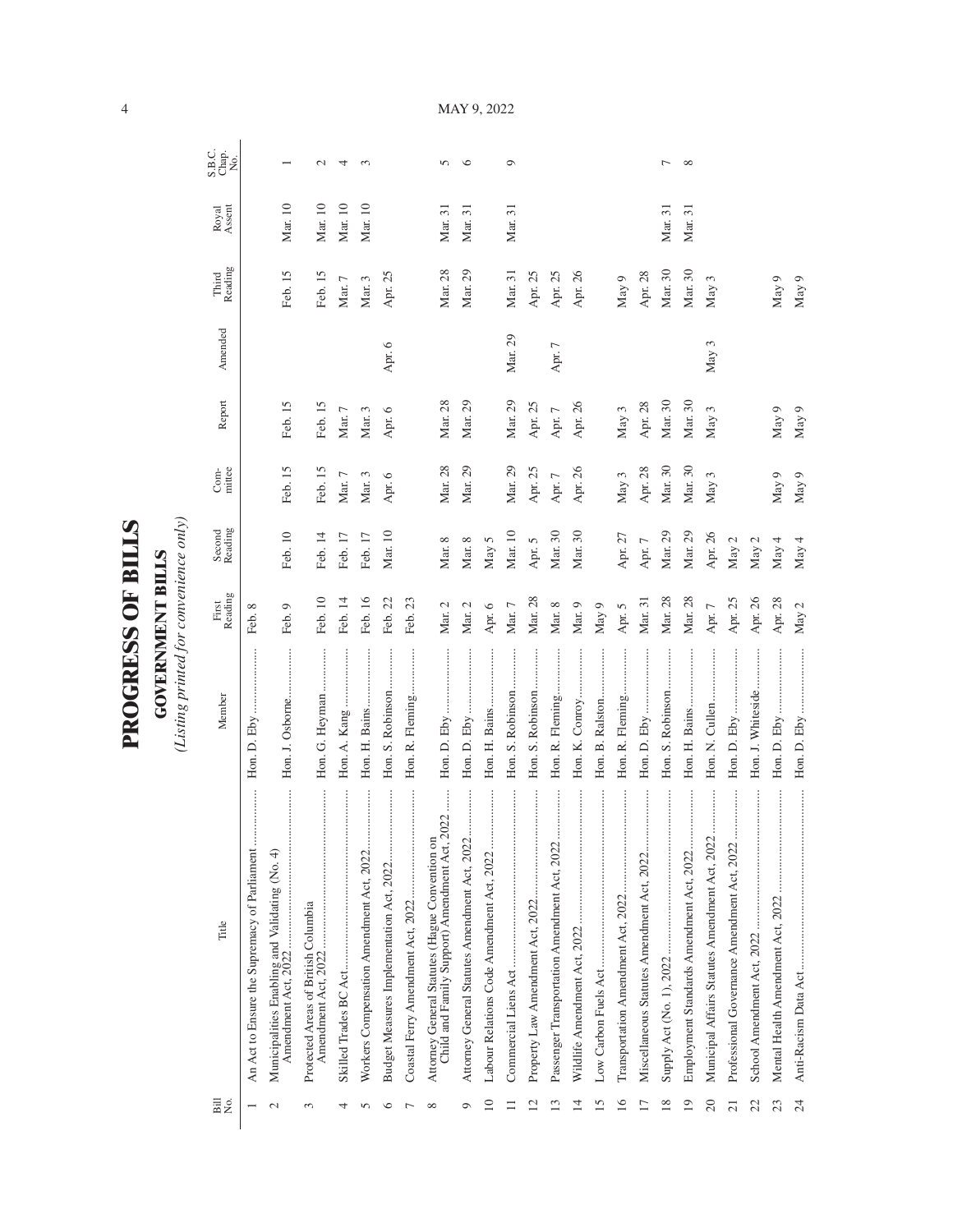**PROGRESS OF BILLS - Continued PROGRESS OF BILLS** *— Continued*

**MEMBERS' BILLS**<br>(Listing printed for convenience only) *(Listing printed for convenience only)* **MEMBERS' BILLS**

| $\overline{B}$<br>Σó, | Title                                                | Member                                 | Reading<br>First     | Second<br>Reading | mittee<br>Com- | Report | Amended | Reading<br>Third | Royal<br>Assent | S.B.c.<br>S.B.c.<br>No.    |
|-----------------------|------------------------------------------------------|----------------------------------------|----------------------|-------------------|----------------|--------|---------|------------------|-----------------|----------------------------|
|                       | M 201 British Columbia Transit Amendment Act, 2022   |                                        | Mar. 3               |                   |                |        |         |                  |                 |                            |
|                       |                                                      |                                        | Mar. 8               |                   |                |        |         |                  |                 |                            |
|                       | M 203 Assessment (Split Assessment Classification)   |                                        | Mar. 9               |                   |                |        |         |                  |                 |                            |
|                       |                                                      |                                        | Mar. 10              |                   |                |        |         |                  |                 |                            |
|                       |                                                      |                                        | Apr. 5               |                   |                |        |         |                  |                 |                            |
|                       | M 206 Preserving Brunswick Point for Agriculture and |                                        | Apr. 6               |                   |                |        |         |                  |                 |                            |
|                       |                                                      |                                        | Apr. 25              |                   |                |        |         |                  |                 |                            |
|                       |                                                      |                                        | May 2                |                   |                |        |         |                  |                 |                            |
| * Title changed.      |                                                      |                                        |                      |                   |                |        |         |                  |                 |                            |
|                       |                                                      |                                        | <b>PRIVATE BILLS</b> |                   |                |        |         |                  |                 |                            |
|                       |                                                      | (Listing printed for convenience only) |                      |                   |                |        |         |                  |                 |                            |
| Bill<br>Σó.           | Title                                                | Member                                 | Reading<br>First     | Second<br>Reading | mittee<br>Com- | Report | Amended | Third<br>Reading | Royal<br>Assent | C.<br>S.B.<br>X.B.<br>X.B. |

Pr 401 Sea to Sky University Amendment Act, 2022 ..................... Mr. Sturdy ........................ Apr. 5

 $\overline{\phantom{a}}$ 

Apr. 5

MAY 9, 2022